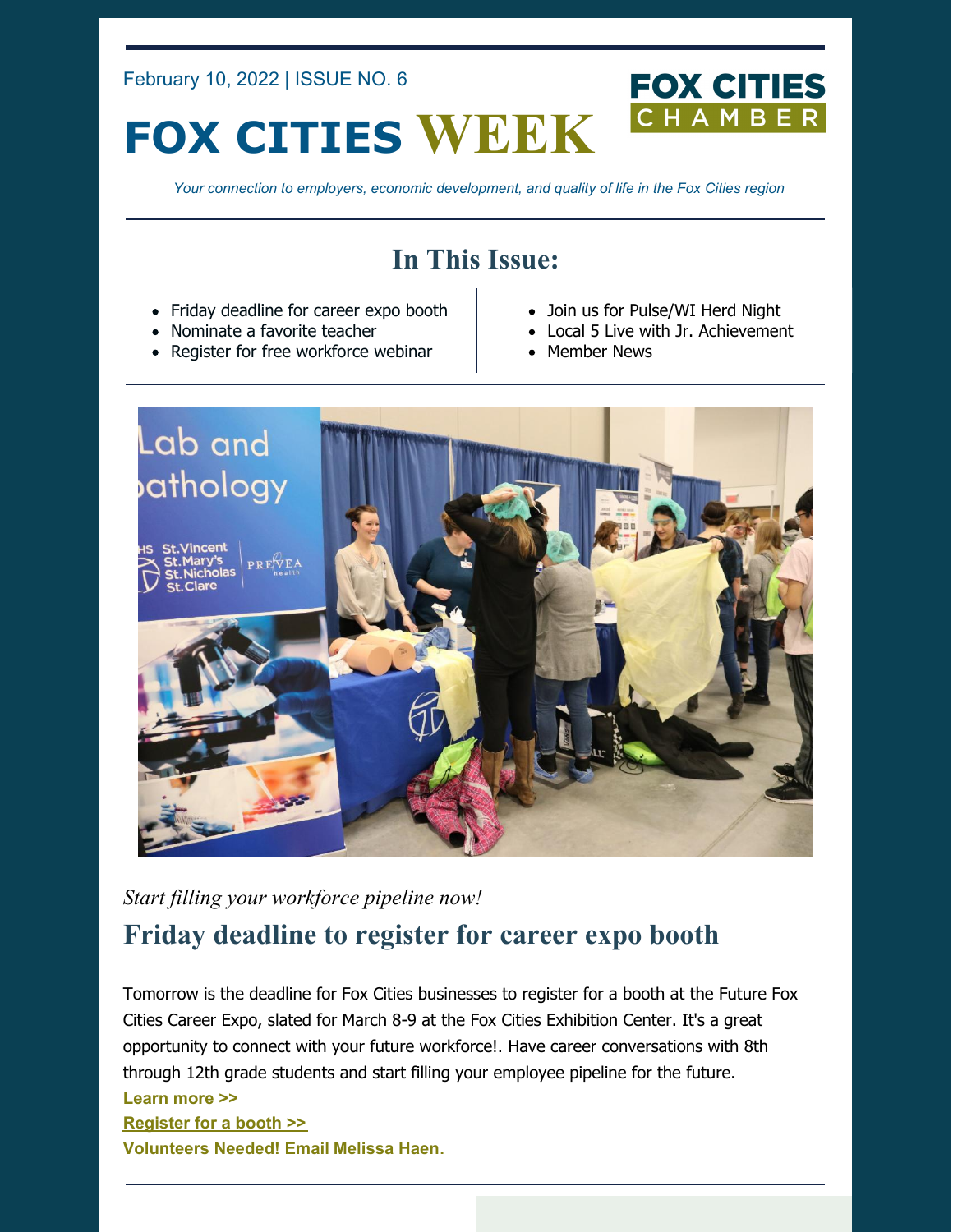# **JA & Career Expo focus of today's Local 5 Live**

Check out today's Local 5 Live / Fox Cities Chamber segment; with our Special Events Director Melissa Haen and guest Junior Achievement, talking about our partnership on the upcoming career expo.



# **Nominate a favorite teacher**

Is your favorite teacher from school or college still making a difference in the lives of Fox Cities students? Or perhaps you know someone who is inspiring your own child now. Either way, here is your opportunity to recognize that awesome educator: Nominate them for our Excellence in Education Shining Star Award! Help them get the recognition they've earned, for all they do. Winners will be recognized at an awards ceremony on April 5. Special thanks to our sponsor Bergstrom [Automotive](https://www.facebook.com/bergstromauto/?__cft__%5b0%5d=AZVs7lfCuz5m8KWqgNi1BYrYGuo59hWCS4GEp1MiRdcZispowG3adOJsJ4KawPHAjU2qKLZAivacrN_SSp9UMQrwVBfcB5TUWcJNZjZL9_sWCgX7JN4o9q3twaz_3ujzgPNjf7Zxto2HEmHihwd-oPmRx8NQQ7ImoQ3qDIBX5lDJGw&__tn__=kK-y-R)

# **UPCOMING EVENTS**

#### FREE [WEBINAR:](https://business.foxcitieschamber.com/events/details/hidden-workers-and-the-post-covid-workforce-17446) Hidden Workers and the

Post Covid Workforce February 16, 2022 8-9 AM / Virtual Chamber Members Only

#### Pulse - [Wisconsin](https://business.foxcitieschamber.com/events/details/pulse-wisconsin-herd-night-17447) Herd Night

February 23, 2022 5:15 pm Panel Discussion 7:00 pm Game Oshkosh Arena \$25 for Pulse members, \$35 non-members.

Future Fox Cities [Career](https://foxcitieschamber.com/talent/future-fox-cities-fox-cities-chamber/) Expo March 8 & 9, 2022 Fox Cities Exhibition Center [Reserve](https://form.jotform.com/212994274213154) your booth now! Be a [volunteer](https://form.jotform.com/212994739819172)

Business After Hours at Best Western Premier [Bridgewood](https://business.foxcitieschamber.com/events/details/2022-business-after-hours-march-17448) Resort Hotel March 10, 2022 5-7 PM 1000 Cameron Way, Neenah

[Excellence](https://foxcitieschamber.com/talent/excellence-in-education-awards-fox-cities-chamber/) in Education Shining Star Awards April 5, 2022 5 PM Red Lion Hotel Paper Valley [Nominate](https://form.jotform.com/213205214034135) an educator!

See all [upcoming](https://business.foxcitieschamber.com/events/catgid/6) Chamber Events>>

**Make a [nomination](https://form.jotform.com/213205214034135) >> [Learn](https://foxcitieschamber.com/talent/excellence-in-education-awards-fox-cities-chamber/) more >>**

### **There's still time to register for a members-only workforce webinar**

We're excited to welcome Joseph Fuller, Professor of Management Practice at the Harvard Business School, to

speak on "Hidden Workers and the Post-Covid Workforce." The webinar will be held on Wednesday, Feb. 16 at 8 AM; and attendees can learn about the current labor shortage, the

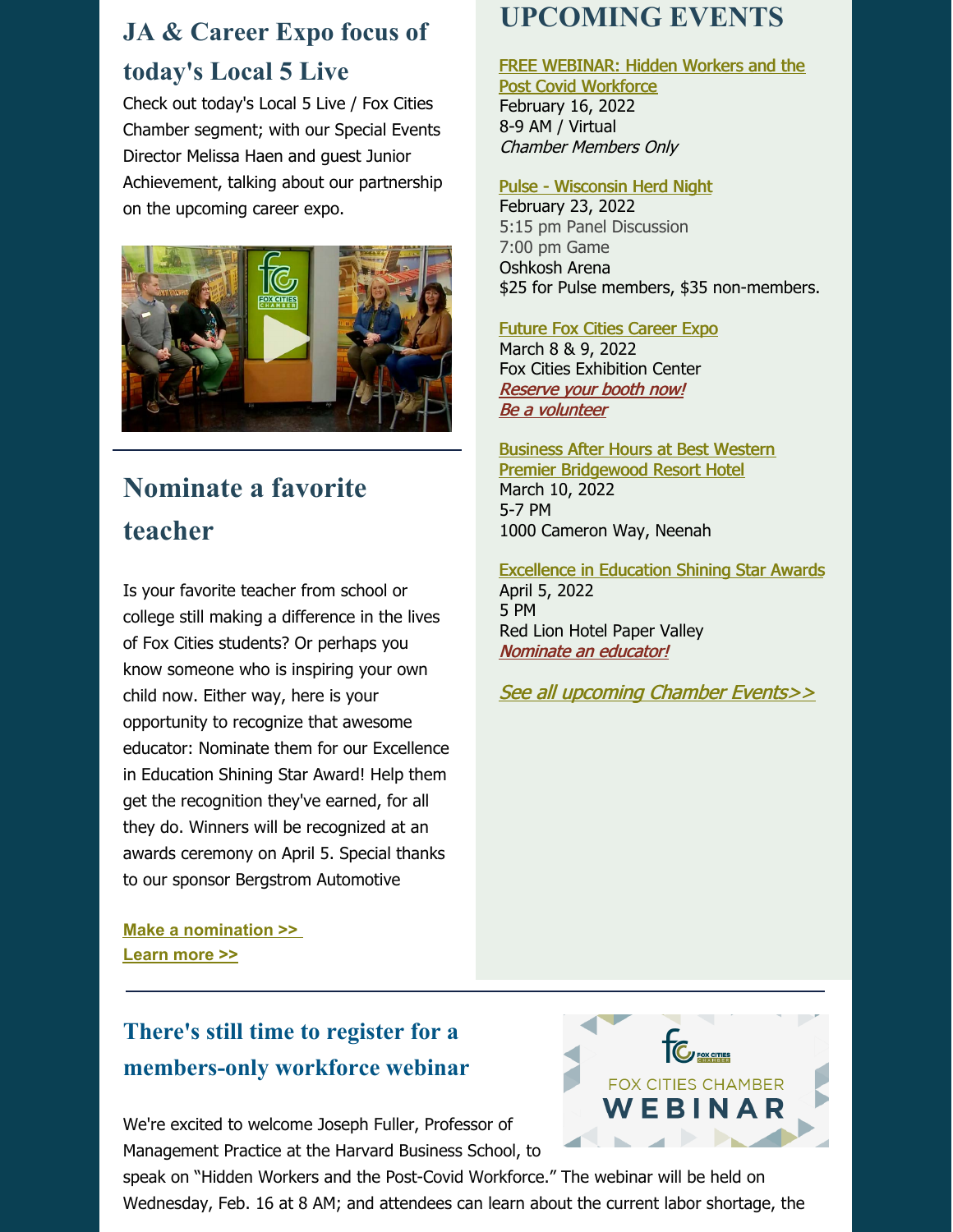impact of Covid and other factors on this trend, and what employers need to attract, retain and development a workforce that meets their future requirements. A members-only event. [Register](https://business.foxcitieschamber.com/events/details/webinar-hidden-workers-and-the-post-covid-workforce-with-joseph-fuller-17446) here >>



Join our Young Professionals for a night of learning and basketball. Meet at the Oshkosh Arena as we partner with Oshkosh Propel Young Professionals for a Panel Discussion with executives from the Bucks and Herd organizations on "Changing Hiring Culture and building the Deer District."

Learn more / [Register](https://business.foxcitieschamber.com/events/details/pulse-wisconsin-herd-night-17447) >>

# **What we're reading**

#### **The No. 1 reason people quit their jobs during the great resignation**

A record 24 million Americans quit their job between April and [September](https://grow.acorns.com/how-quitting-your-job-could-cost-you-money/) of 2021, according to the Bureau of Labor Statistics. It may surprise you to learn that wanting to earn more money was not the main driver of the record turnover.

"Toxic culture is the biggest factor pushing employees out the door during the Great [Resignation,"](https://grow.acorns.com/how-to-approach-the-job-market/) according to an analysis published in the MIT Sloan [Management](https://sloanreview.mit.edu/article/toxic-culture-is-driving-the-great-resignation/) Review. It's "10 times more important than compensation." Read [more>>](https://grow.acorns.com/great-resignation-mit-findings-why-workers-quit/)

### **Early stage investments last year hit record-high \$810 million**

Wisconsin companies set a new record for early-stage investment last year with at least \$810 million in angel and venture capital funding. That's according to new data from the Wisconsin Technology Council released ahead of the group's annual "Wisconsin Portfolio" report. Tech Council President Tom Still said more than \$600 million of that total was from around 15 large deals, which he calls "really good news" for the state. Read [more>>](https://www.wisbusiness.com/2022/early-stage-investment-last-year-hit-record-high-810-million/)

## **Member Movers and Shakers**

• EXIT Elite Realty is pleased to announce that Chris [Barylski](https://foxcitieschamber.com/news/2022/02/09/member-news/chris-barylski-joins-exit-elite-realty-in-appleton/) has joined its growing team of dedicated real estate sales professionals.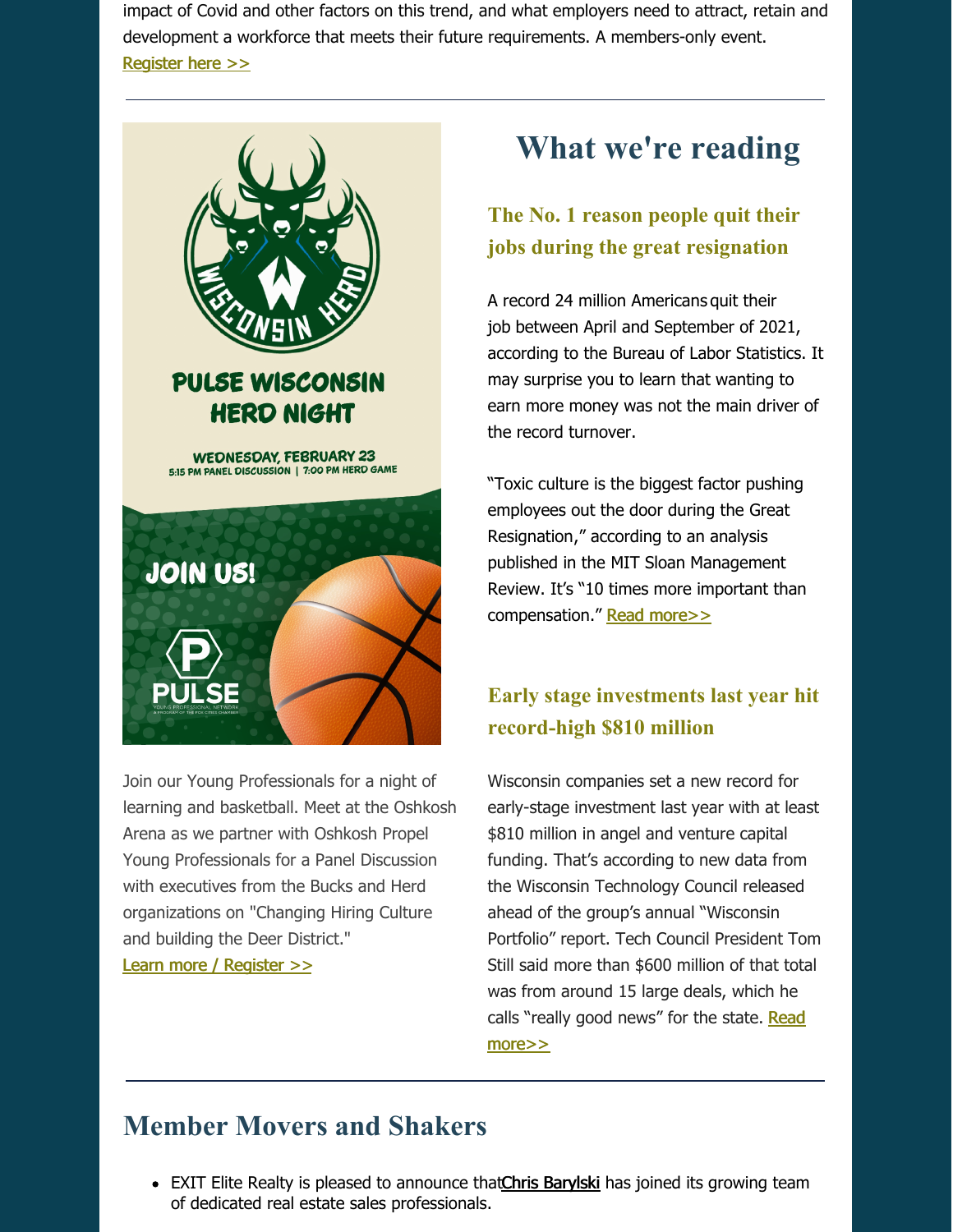- The [Community](https://foxcitieschamber.com/news/2022/02/09/member-news/community-foundation-announces-staff-promotions-hires/) Foundation for the Fox Valley Regionhas welcomed Cindy Hoffman, as Donor Services and Finance Coordinator; Ryn Nason as Donor Services and Gift Planning Coordinator; Barb Jensen as Executive Assistant; Shyanna Kelley as Community Engagement Coordinator; Katie Ornstein as Database Specialist-CRM; and Renee Resch as Finance Manager.
- The [Community](https://foxcitieschamber.com/news/2022/02/09/member-news/community-foundation-announces-staff-promotions-hires/) Foundation has also promoted Kelly Tanck to Chief Financial Officer; Kelly Randerson to Controller; Iida Berg to Scholarships Manager; andStacie Belke to Human Resources Coordinator.
- [Community](https://foxcitieschamber.com/news/2022/02/09/member-news/community-first-announces-four-branch-operations-promotions/) First Credit Union has announced four promotions: Kimberly Fermanich to Regional Assistant Vice President of Branch Operations; Jennifer Strebig to Branch Manager at the Darboy branch; Jon Ganzen to Branch Manager at the Oneida Street branch; and Brittany Calaway to Branch Manager at the Winneconne (Neenah) branch.
- [Community](https://foxcitieschamber.com/news/2022/02/09/member-news/community-first-credit-union-welcomes-three-new-vps/) First Credit Union also welcomed three experienced professionals: Lindsay Derencius as Vice President of Learning & Development; Renee Petersen as Vice President of Operations; and Matthew Wilcox as Vice President Business Lending.

# **Chamber Member & Community News**

### **EDCI announces Microsoft Gold partner status**

EDCi, a Wisconsin-based company, is excited to announce the achievement of Microsoft Gold Partner Status. By achieving Microsoft Gold Partner Status, EDCi becomes part of the one percent of Microsoft Partners worldwide who have demonstrated the highest level of technical excellence. This allows EDCi to work closely with Microsoft to provide an overall elevated customer experience, as Microsoft Gold certified partners gain access to the latest Microsoft technology products and services, in addition to ongoing assistance and training. Read [more](https://foxcitieschamber.com/news/2022/02/09/member-news/edci-announces-microsoft-gold-partner-status/) >>



**League of Women Voters features new format for AASD Candidates Forum**

The Appleton League of Women Voters is providing recorded interviews with each of the nine candidates who will appear on the February 15 primary ballot for the Appleton Area School District Board. ... A link to all of the taped interviews is available on the [League's](https://foxcitieschamber.com/news/2022/02/09/member-news/league-of-women-voters-features-new-format-for-aasd-candidates-forum/) [website](http://www.lwvappleton.org), Read more>>

#### **Matthews Tire gifts \$8,00 to Salvation Army**

Matthews Tire presented an \$8,000 check to The Salvation Army after their 18th Oil Change for the Better event, held Dec. 6-11, 2021 at all six locations.

Major David Minks, commanding corp officer for The Salvation Army Fox Cities, accepted the check on behalf of The Salvation Army groups throughout Northeast Wisconsin. More [Details>>](https://foxcitieschamber.com/news/2022/02/09/member-news/matthews-tire-gifts-8-000-to-the-salvation-army-after-oil-change-for-the-better/)

Read all [Chamber](https://foxcitieschamber.com/news/1/) member news here>>